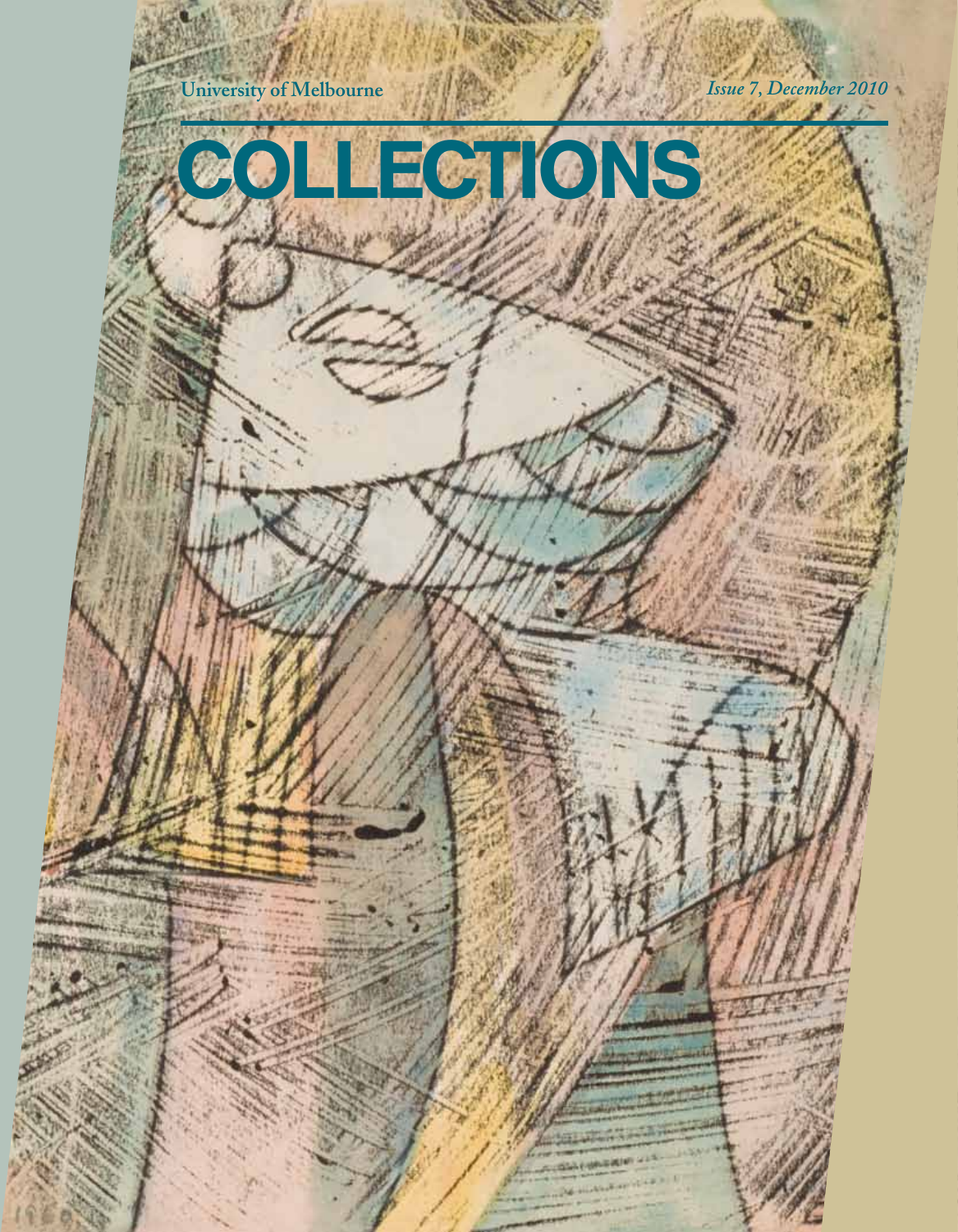*University of Melbourne Collections* Issue 7, December 2010

*University of Melbourne Collections* is produced by the Cultural Collections Group and the Publications Team, University of Melbourne Library.

Editor: Dr Belinda Nemec Assistant editor: Stephanie Jaehrling Design concept: 3 Deep Design Design implementation issue 7: Boschen Design

Advisory committee: Shane Cahill, Dr Alison Inglis, Robyn Krause-Hale, Jock Murphy, Associate Professor Robyn Sloggett

Published by the University Library University of Melbourne Victoria 3010 Australia Telephone (03) 8344 0088 Email library-publications@unimelb.edu.au

© The University of Melbourne 2010

ISSN 1835-6028 (Print) ISSN 1836-0408 (Online)

All material appearing in this publication is copyright and cannot be reproduced without the written permission of the publisher and the relevant author.

The views expressed herein are those of individuals and not necessarily those of the University of Melbourne.

Note to contributors: Contributions relating to one or more of the cultural collections of the University of Melbourne are welcome. Please contact the editor, Dr Belinda Nemec, on bnemec@unimelb.edu.au.

For more information on the cultural collections see www.unimelb.edu.au/culturalcollections.

Additional copies of *University of Melbourne Collections* are available for \$20 plus postage and handling. Please contact library-publications@unimelb.edu.au

Subscription to *University of Melbourne Collections*  is one of the many benefits of membership of the Friends of the Baillieu Library and the Grainger Museum Members. See www.unimelb.edu.au/ culturalcollections/links/friends.html



**Front cover:** Ludwig Hirschfeld Mack, Untitled (Fish-like forms – yellow, pink, green and blue) (detail), 1960, transfer printed ink with watercolour on paper, 23.6 x 20.5 cm. Reg. no. 1982.0099, gift of Mrs Olive Hirschfeld, 1982, University of Melbourne Art Collection. Reproduced with the permission of Mr Christopher Bell. See story pp. 17–23.

**Back cover:** Victor Ernest Cobb, *Little doorway Wilson Hall* (detail), 1933, etching, 18.5 x 13.5 cm. Reg. no. 0000.1308, University of Melbourne Art Collection, Ian Potter Museum of Art. See story pp. 3–11.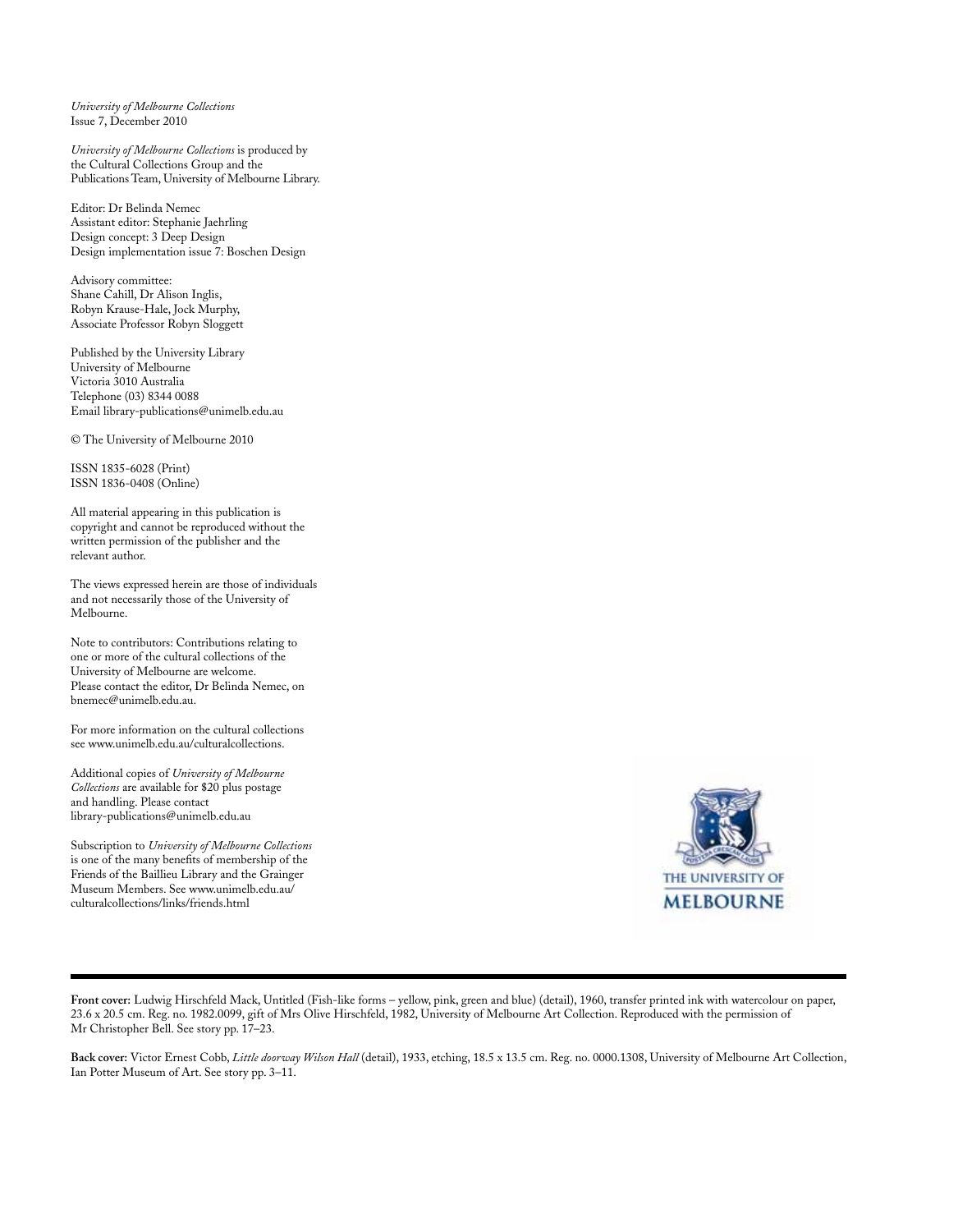## **CONTENTS**

| Page 2  | Introduction<br>Jock Murphy                                                                                              |
|---------|--------------------------------------------------------------------------------------------------------------------------|
| Page 3  | The art of Wilson Hall<br>Emily Wubben and Jason Benjamin                                                                |
| Page 12 | The papers of Sir Arthur Amies and Dr William Tuckfield<br>Louise Murray                                                 |
| Page 17 | A journey into abstraction: The pictorial language of Ludwig Hirschfeld Mack<br>Stacie Bobele                            |
| Page 24 | Jim Willis's Gladstone bag<br>Ron Hateley                                                                                |
| Page 26 | Impecunious magpies, or how to adorn a university with little ready cash<br>Ray Marginson, interviewed by Robyn Sloggett |
| Page 35 | Cabinets of curiosities, mystery specimens and a giant bird:<br>A history of the Tiegs Museum, 1887–1959<br>Anna Coultas |
| Page 43 | 'Unique, never published, Kelmscott Text Proof on vellum with a marvellous association'<br>Pam Pryde                     |
| Page 49 | Ancient coins: Heads and tales from antique lands<br>Amanda Burritt and Andrew Jamieson                                  |
| Page 52 | News from the collections                                                                                                |